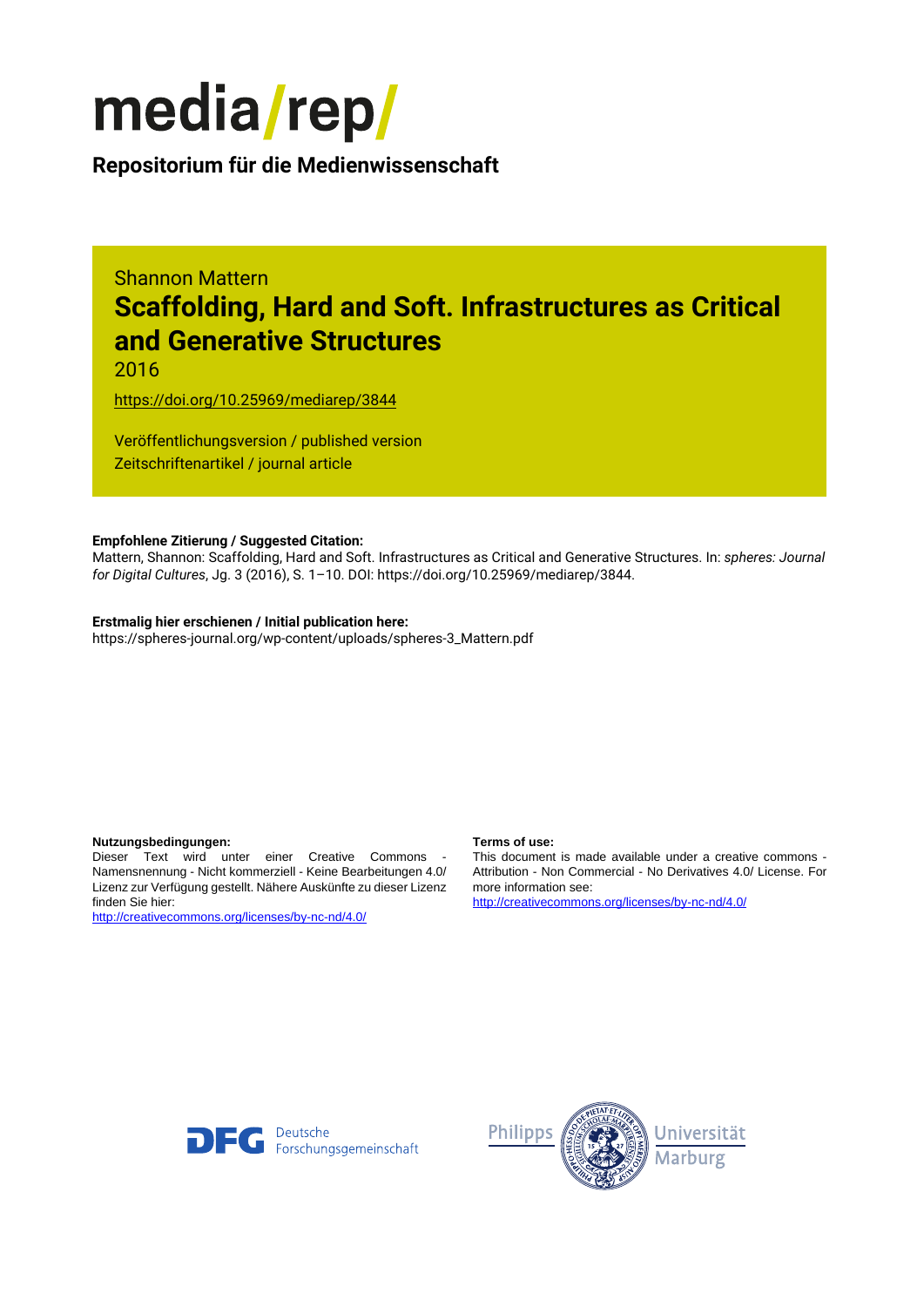

© the author(s) 2016 [www.spheres-journal.org](http://www.spheres-journal.org/) ISSN 2363-8621 #3 *Unstable Infrastructures*

SHANNON MATTERN

# **SCAFFOLDING, HARD AND SOFT – INFRASTRUCTURES AS CRITICAL AND GENERATIVE STRUCTURES**

This article is excerpted from "Scaffolding, Hard and Soft: Critical and Generative Structures", forthcoming in Jentery Sayers (ed.), *The Routledge Companion to Media Studies and Digital Humanities*, Routledge, forthcoming 2016.

# INFRASTRUCTURE, HARD AND SOFT

The term 'infrastructure' typically conjures up images of roads, railways, bridges, military structures, and other public works – heavily material stuff. And this is what 'infrastructure' referred to when the term was first used in the mid-1920s. By the late 1990s, according to a U.S. Presidential Commission, the term came to encompass "man-made systems and processes that function collaboratively and synergistically to produce and distribute a continuous flow of essential goods and services" – systems like transportation, oil and gas distribution and storage, water supply, emergency management, government services, banking and finance, electrical power, and information and communications.<sup>1</sup>

Yet the heavily material stuff persists even in this information age. Our seemingly immaterial, ubiquitous and placeless digital networks rely upon data centers, power plants, fiber-optic cables, satellites, mines yielding coltan and copper, and assembly-line workers and e-waste handlers regularly exposing themselves to toxic materials.<sup>2</sup> These are

<sup>1</sup> Cp. The President's Commission on Critical Infrastructure Protection, *Critical Foundations: Protecting America's Infrastructures*, Washington D.C., October 1997. Available at:<https://www.fas.org/sgp/library/pccip.pdf> [accessed April 30, 2016].

<sup>2</sup> Cp. Jennifer Gabrys, *Digital Rubbish: A Natural History of Electronics,* Ann Arbor, University of Michigan Press, 2011; Anissa Ramirez, "Where to Find Rare Earth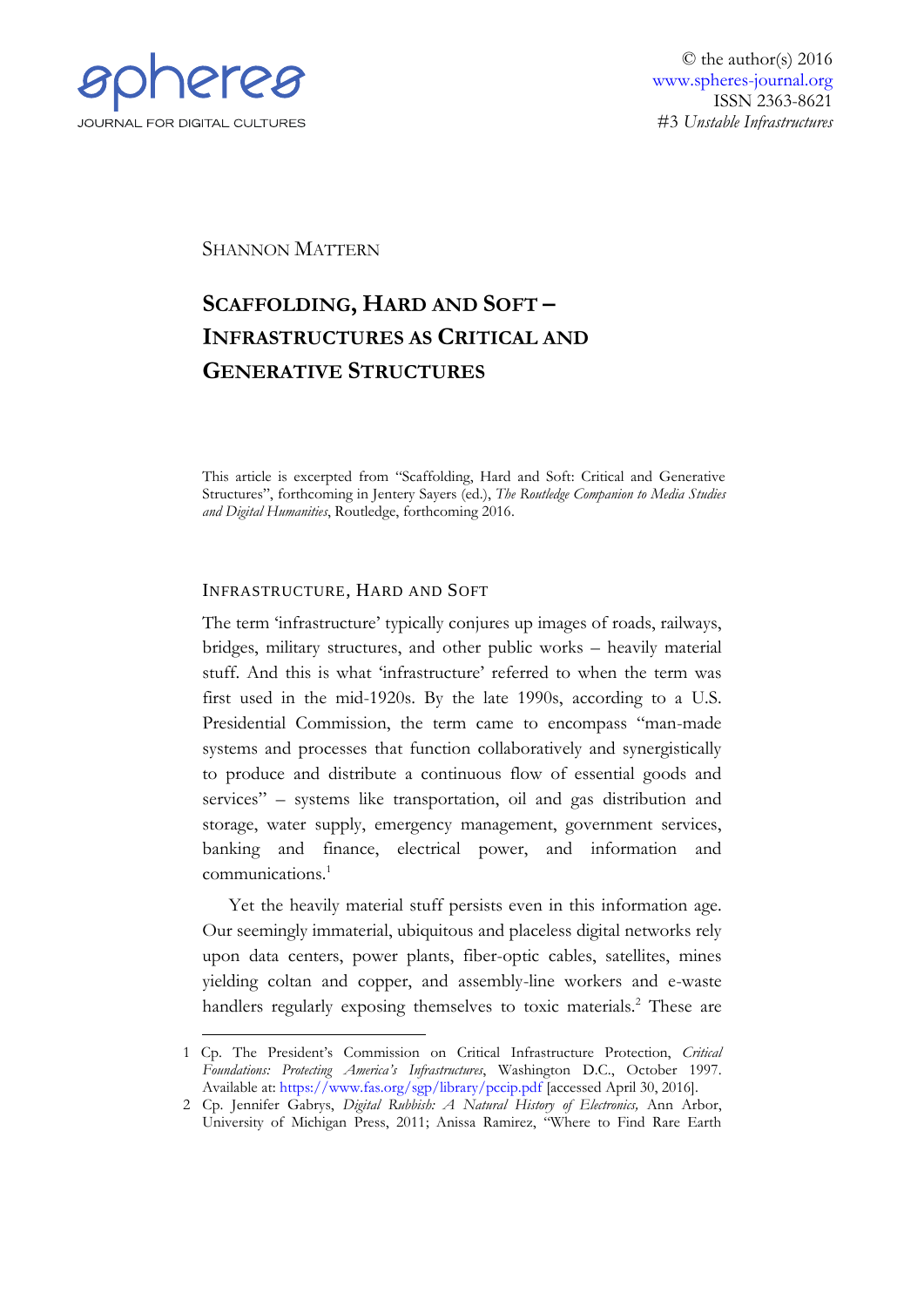among our digital culture's myriad material infrastructures. As sociologists Susan Leigh Star and Geoffrey Bowker remind us, though, intellectual and institutional structures and operations – measurement standards, technical protocols, naming conventions, bureaucratic forms, etc. – are *also* infrastructures. Agreeing on technical protocols, measurement standards and classification systems – all intellectual and administrative infrastructures – is necessary in order for the soft- and hardware to do their jobs.

Star and Bowker suggest too that infrastructure is "inevitably a flexible term, often defined with regard to context and situation". They describe infrastructure as "that which runs 'underneath' actual structures [...] that upon which something else rides, or works, a platform of sorts"; but then acknowledge that "this common-sense definition begins to unravel when we [...] look at multiple, overlapping and perhaps contradictory infrastructural arrangements. For the railroad engineer, the rails are only infrastructure when she or he is a passenger." In other words, infrastructure can easily flip between figure and ground.<sup>3</sup>

# INFRASTRUCTURE AS A CRITICAL STRUCTURE:

### *What Critical Tools And Frameworks Does A Focus On Infrastructure Offer Us?*

**A deeper, networked media history.** Even the infrastructural 'ground' has its own substrate, its own platform, too. While the term infrastructure wasn't put into common use until the 1960s, and is thus commonly associated with modern telecommunications, the *idea* of

-

Elements", *NOVAnext,* April 2, 2013. Available at:

<http://www.pbs.org/wgbh/nova/next/physics/rare-earth-elements-in-cell-phones/> [accessed April 30, 2016]; Sy Taffel, "Escaping Attention: Digital Media Hardware, Materiality and Ecological Cost", *Cultural Machine, Vol 13,* 2012. Available at: <http://www.culturemachine.net/index.php/cm/article/viewArticle/468> [accessed April 30, 2016].

<sup>3</sup> Cp. Shannon Mattern, "Infrastructural Tourism", *Places,* July 1, 2013. Available at: <https://placesjournal.org/article/infrastructural-tourism/> [accessed April 30, 2016]. See also Bowker and Star's list of qualities that define an infrastructure: its embeddedness (it's sunk into, inside of, other structures, social arrangements, and technologies); its transparency (it "does not have to reinvented each time or assembled for each task, but invisibly supports those tasks"); its reach or scope (it "has a reach beyond a single event or one-site practice"); it's "learned as part of membership" in a community or practice; it "links with [the] conventions of [that] practice"; it's an "embodiment of standards"; it's "build on an installed base" ("it wrestled with the inertia of the installed base and inherits strengths and limitations from that base"; it is "fixed in modular increments, not all at once or globally"; and "becomes visible upon breakdown" (Geoffrey C. Bowker and Susan Leigh Star, *Sorting Things Out: Classification and Its Consequences,* Cambridge, MA: MIT Press, 1999, p. 35.)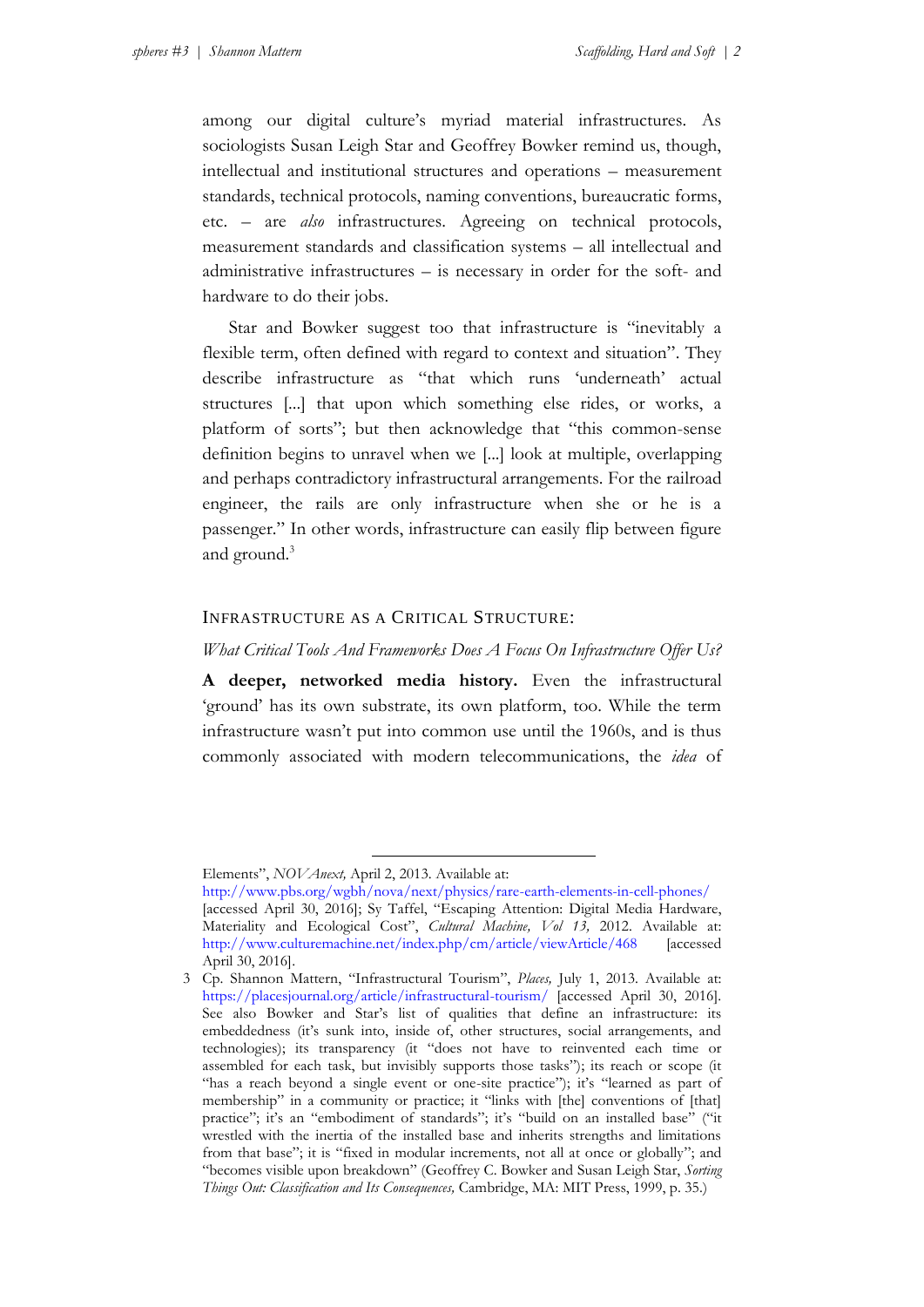1

infrastructure has existed since the dawn of civilization.<sup>4</sup> People have always needed substrates – physical, intellectual, political, economic – on which to build their settlements, and those ancient structures have had residual effects across history. Digital infrastructures follow many of the same paths – the same, or very similar, conduits; similar network structure – as did early telecommunications infrastructure. "Because of the costs of developing new telecommunications networks", geographers Stephen Graham and Simon Marvin note, "all efforts are made to string optic fibers through water, gas, and sewage ducts; [and] between cities, existing railway, road, and waterway routes are often used."<sup>5</sup> And many early telecommunications hubs are urban centers built up over centuries in part through strength in publishing and a flourishing print culture. Cities thus become magnets for new technological development thanks to capital built up under old media regimes. Digital infrastructures are often predicated on their analog predecessors; old media infrastructures begat new media infrastructures.

I've written elsewhere on the deep history and temporal entanglements of media infrastructures – on the ways in which the rise of trade and the need for record-keeping necessarily made early human settlements into infrastructures for writing, with even the buildings' and cities' clay walls serving as substrates for written texts; and the ways in which, in the early days of democracy, cities were designed, or emerged through trial and error, to be conducive to public address and interpersonal communication.<sup>6</sup> Thinking about media infrastructure through this deep historical perspective helps us to recognize that media histories are entwined with the histories of our cities and civilizations – and that cities have long constituted infrastructural environments that support their essential role as communicative spaces.

The principle of 'path dependency' explains how previous choices and patterns in designing and constructing systems, regardless of the circumstances or conditions under which those choices were originally made, limit our options in future developments: where the cable was lain in the past determines to some degree where we position our new conduits, what file formats have become the industry standard inform our design and production decisions, and how users have come to expect to interact with media – the habitual gestures of flipping pages

<sup>4</sup> Cp. Shannon Mattern, "Deep Time of Media Infrastructure", in Lisa Parks and Nicole Staroeislski (eds.), *Signal Traffic: Critical Studies of Media Infrastructures,* University of Illinois Press, 2015.

<sup>5</sup> Stephen Graham and Simon Marvin, *Telecommunications and the City: Electronic Spaces, Urban Places,* New York, Routledge, 1996, p. 329.

<sup>6</sup> Cp. Mattern, "Deep Time of Media Infrastructure", and Shannon Mattern, "Ear to the Wire: Listening to Historic Urban Infrastructures", *Amodern 2,* 2013. Available at: <http://amodern.net/article/ear-to-the-wire/> [accessed April 30, 2016].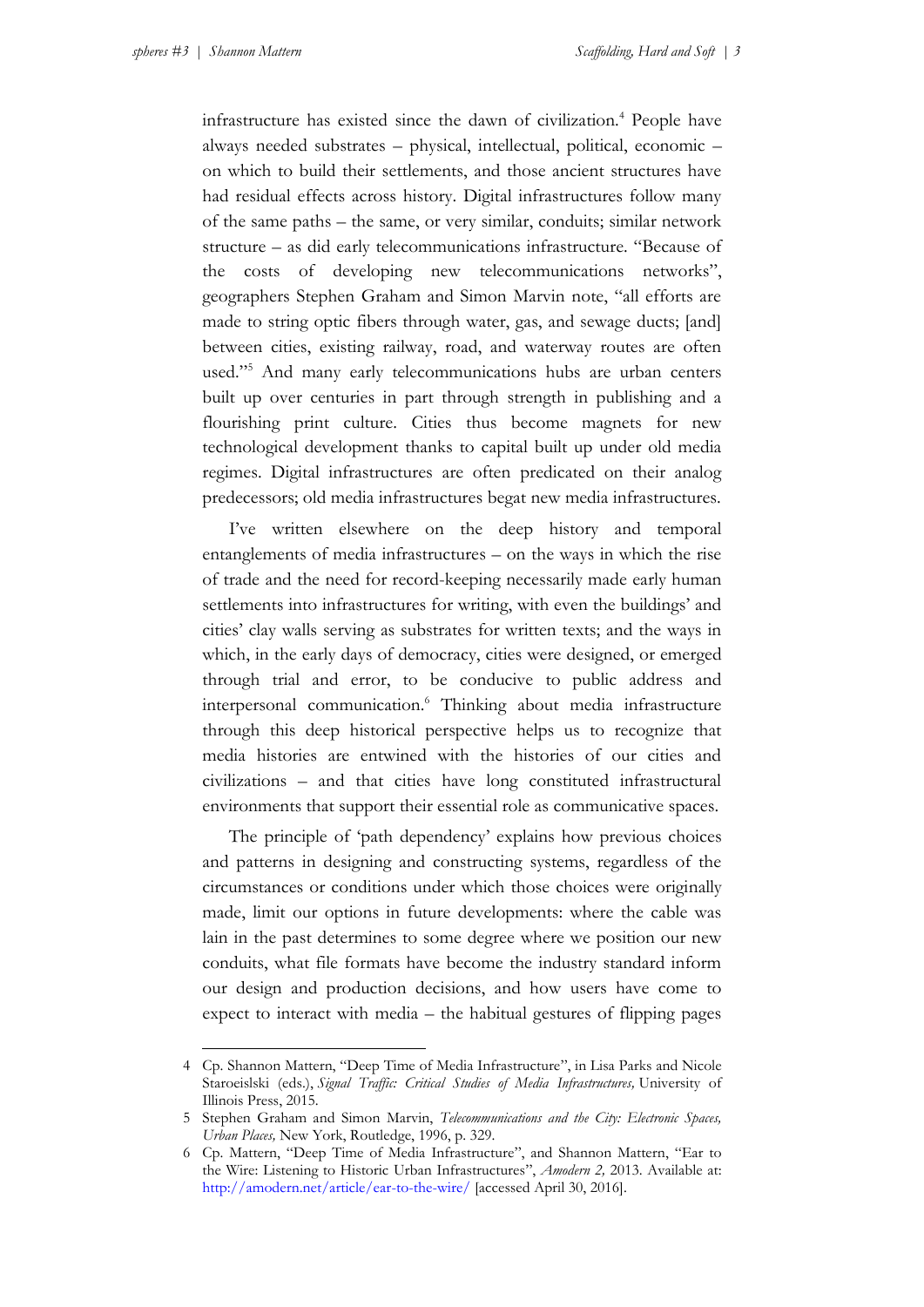and swiping screens, for instance – influences how we build familiarity and novelty into interaction design. Yet those previous 'paths' aren't rigidly deterministic. As Edwards et al. note, "The eventual growth of complex infrastructure and the forms it takes are the result of converging histories, path dependencies, serendipity, innovation, and 'bricolage' (tinkering)."<sup>7</sup> Chance and human agency thus have roles to play in the evolution of our infrastructures and the unfolding of media and technological history.

**Media networked across scale.** What's more, thinking about media infrastructure as networked and layered helps us to recognize media "as potentially embodied on a macro-scale, as a force whose modes and ideologies and aesthetics of operation can be spatialized, and materialized, in the landscape."<sup>8</sup> Today's media infrastructures encompass hand-held devices and the microchips that make them work, as well as global networks and even extraterrestrial objects, like satellites, which are in turn affected by cosmic forces like sun flares and space dust. When we think about infrastructures, then, we must also think about the granularity of our observations. Graham and Marvin list various scales of infrastructural analysis, including the corporeal, the local, the urban, the regional, the national, the international, and the global.<sup>9</sup> Infrastructures cut across these scales; thinking at the scale of the media object, for instance, or the individual human-media interaction, compels us to 'telescope out' and consider how those objects have been shaped across time, and how they're networked across space. What's more, scale need not be conceived of as merely a geographic quality, Paul Edwards argues; it is also possible to consider scales of force (from the human body to the geophysical), scales of time (from human time to geophysical time), and scales of social organization (from individuals to governments).<sup>10</sup>

Expanding our unit of analysis, 'scaling out' from the page or the screen or the individual media device, helps us appreciate the intermingling of various systems. Media – for their production, distribution, and consumption – rely on the power grid, transportation networks, waste removal systems, and even, in the case of paper

<sup>1</sup> 7 Paul N. Edwards, Steven J. Jackson, Geoffrey C. Bowker, and Cory P. Knobel, *Understanding Infrastructure: Dynamics, Tension, and Design. Report of a Workshop on 'History & Theory of Infrastructure: Lessons for New Scientific Cyberinfrastructures.',* Ann Arbor, University of Michigan, January 2007, pp. 6-7.

<sup>8</sup> Mattern, "Deep Time of Media Infrastructure".

<sup>9</sup> Cp. Stephen Graham and Simon Marvin, *Splintering Urbanism: Networked Infrastructures, Technological Mobilities and the Urban Condition*, New York, Routledge, 2001, p. 411.

<sup>10</sup> Cp. Paul N. Edwards, "Infrastructure and Modernity: Force, Time, and Social Organization in the History of Sociotechnical Systems" in Thomas J. Misa, Philip Brey, and Andrew Feenberg (eds.), *Modernity and Technology*, Cambridge, MA, MIT Press, 2003, p. 186.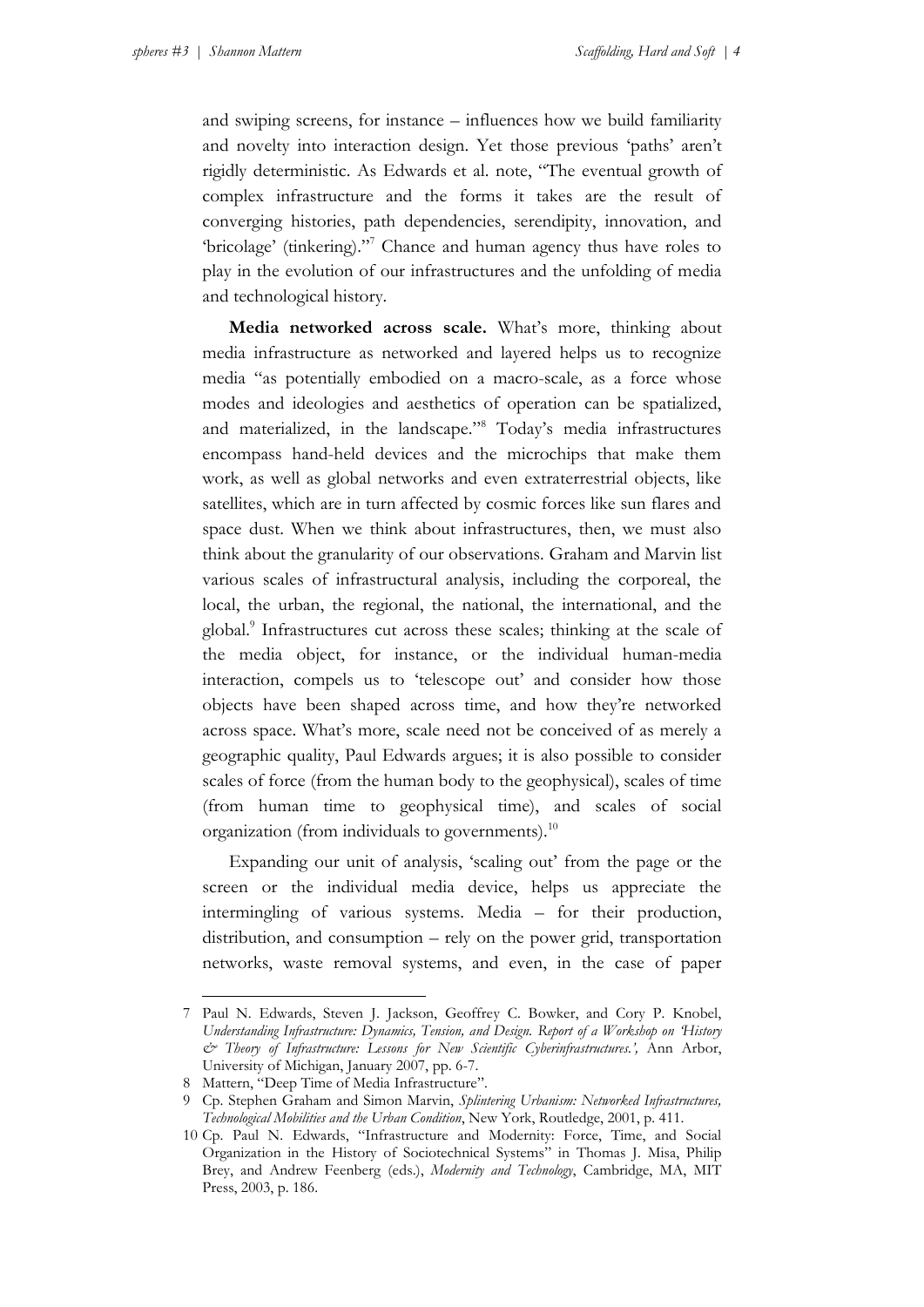production and data storage, the availability of water to power the mills and cool the server rooms. Thus, media infrastructures are inevitably part of infrastructural 'constellations' involving myriad other nonmedia-related networks.

**Human infrastructure.** Perhaps paradoxically, while we're considering the potent forces of 'deep history' and path dependency, and the heavy engineering that powers our technologies, an infrastructural framework also leads us to acknowledge the role of humble human agency. People have not been mere *beneficiaries* of infrastructure; they've actually served as integral links within those infrastructural networks, providing labor for material extraction or service delivery, for instance; or filling in, with their own hands, when the pumps and pipes and portals fail, or, as is the case in particular disenfranchised pockets of the world, when that scaffolding is simply absent. As AbdouMaliq Simone argues, today in Africa – and, we must acknowledge, in much of the Global South and throughout the history of civilization – people often compensate for "underdeveloped, overused, fragmented, and often makeshift urban infrastructures."<sup>11</sup> Identifying these pockets of informal or shadow infrastructural development – practices of jury-rigging, pirating, and bricolaging – highlights the inherently splintered geography of our seemingly universal infrastructures, the political-economics of access, and the infrastructural roles of biopower and human agency.

Yet in thinking across infrastructures' time and scale, attuned to the entanglement of their hard and soft scaffoldings, we create another role for individual and collective human agency: that of the engaged, critical citizen-consumer. Media scholar Lisa Parks argues that it is our duty as infrastructural "citizen/users" to be aware of the "systems that surround [us] and that [we] subsidize and use."<sup>12</sup> Might we "devise [...] ways of visualizing and developing literacy about infrastructures and the relations that take shape through and around them?" she wonders. "Are there ways of representing [infrastructures] that will encourage citizens to participate in sustained discussions and decisions about network ownership, development, and access?"

I've written elsewhere about a number of approaches – mapping, touring, sensing, signaling, even *playing* infrastructure – that various

<sup>11</sup> AbdouMaliq Simone, "People as Infrastructure: Intersecting Fragments in Johannesburg", *Public Culture 16*, September 2004, p. 425.

<sup>12</sup> Lisa Parks, "Around the Antenna Tress: The Politics of Infrastructural Visibility", *Flow*, March 6, 2009. Available at: [http://flowtv.org/2009/03/around-the-antenna](http://flowtv.org/2009/03/around-the-antenna-tree-the-politics-of-infrastructural-visibilitylisa-parks-uc-santa-barbara/)[tree-the-politics-of-infrastructural-visibilitylisa-parks-uc-santa-barbara/](http://flowtv.org/2009/03/around-the-antenna-tree-the-politics-of-infrastructural-visibilitylisa-parks-uc-santa-barbara/) [accessed April 30, 2016].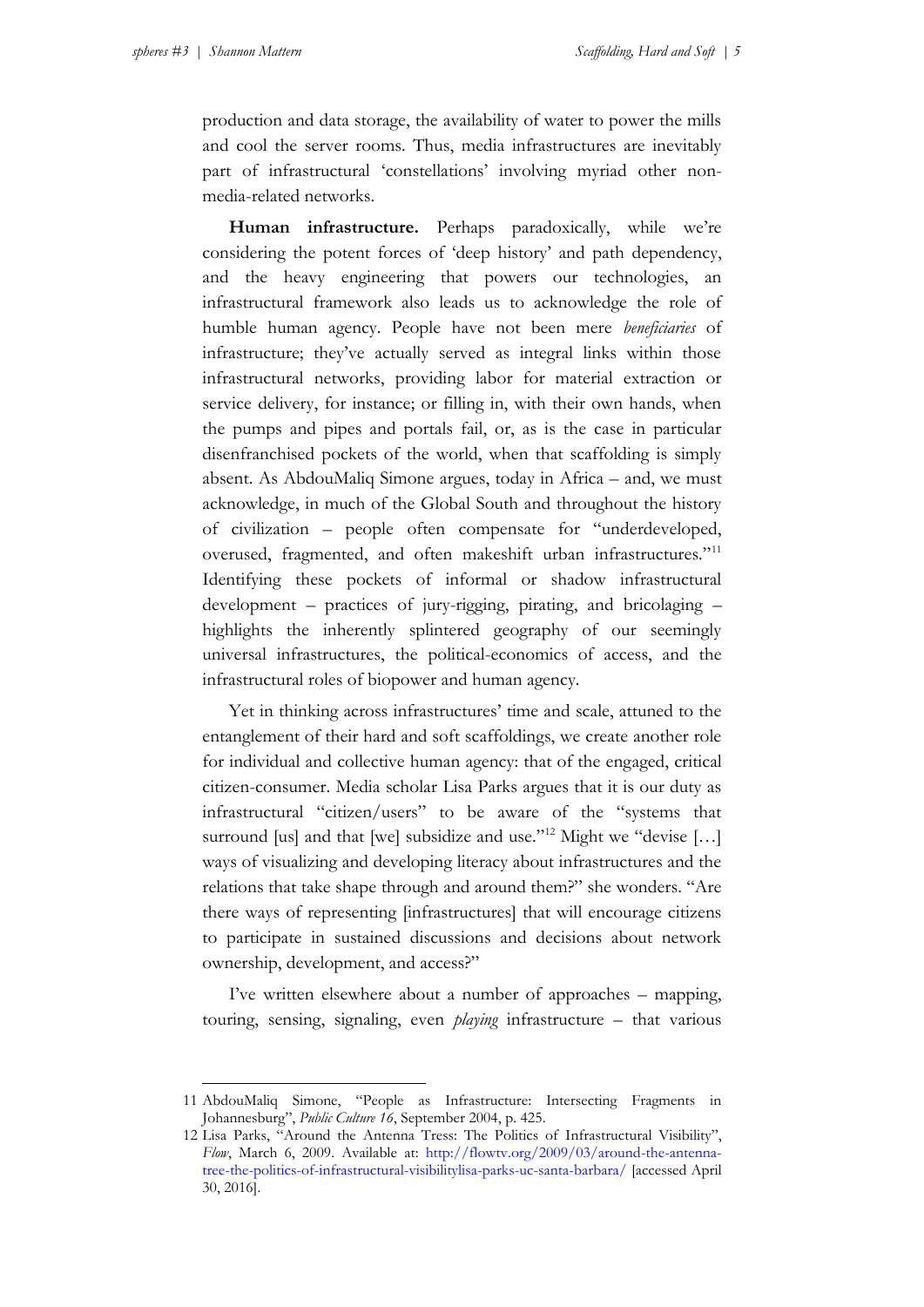designers and artists have devised to promote infrastructural literacy.<sup>13</sup> Recent years have brought us walking tours of cell-phone antenna networks, interactive maps of transoceanic fiber-optic cables, apps leading us to the nearest public restrooms or farmer's markets, gallery exhibitions featuring photos of data centers and e-waste deposits, crowd-sourced maps of bike routes and sewage systems, and hacking and circuit-bending workshops where kids explore the guts of their iPhones. And [a Fall 2014 symposium and screening series](http://linesandnodes.com/) at NYU and Anthology Film Archives, examined and exhibited a variety of films, interactive projects, photo projects, and maps that make infrastructure sense-able and intelligible.<sup>14</sup> All of these works are a means of promoting infrastructural literacy, of highlighting the value of using infrastructure as a 'critical scaffolding' through which we can address critical issues, including those pertaining to environmental health, the distribution of public resources, and social justice.

It's worth noting, however, that most of these projects, many of which employ mapping in some form and focus on 'making visible the invisible' highlight the 'hard', material dimensions of infrastructure; very few call attention to 'soft infrastructures' like technical protocols, naming conventions, bureaucratic forms or measurement standards. This paucity of materials to enhance *soft-*infrastructural literacy represents a great opportunity for media-makers, artists, and designers, who might develop new pedagogical infrastructures for thinking *about*  intellectual infrastructures. A recent example, however, might provide some inspiration. Hito Steyerl's 2013 video *How Not to Be Seen: A [Expletive] Didactic Educational .MOV File* (which I encourage you to seek out online) offers several strategies for 'disappearing' oneself from surveillance technologies. After addressing the protocols by which surveillance takes place, Steyerl proposes several means of evading it, some of which require a subversion of protocols or an upending of measurement standards. Those evasion techniques include camouflaging yourself, hiding in plain sight, shrinking yourself down smaller than a pixel, living in a gated community, wearing a full-body cloak, or becoming a female over 50. The slightly tongue-in-cheek message arrives by way of a parodic form: a dark Monty Python-esque take on the educational film.

Artists, media-makers designers, critical engineers, digital humanists, and their colleagues might investigate other means of highlighting both

<sup>13</sup> Cp. Shannon Mattern, "Infrastructural Tourism", *Places,* July 1, 2013. Available at: <https://placesjournal.org/article/infrastructural-tourism/> [accessed April 30, 2016].

<sup>14</sup> Cp. Lines and Nodes, *Media, Infrastructure, and Aesthetics.* Available at: <http://linesandnodes.com/> [accessed April 30, 2016]. I contributed to the organization of this event.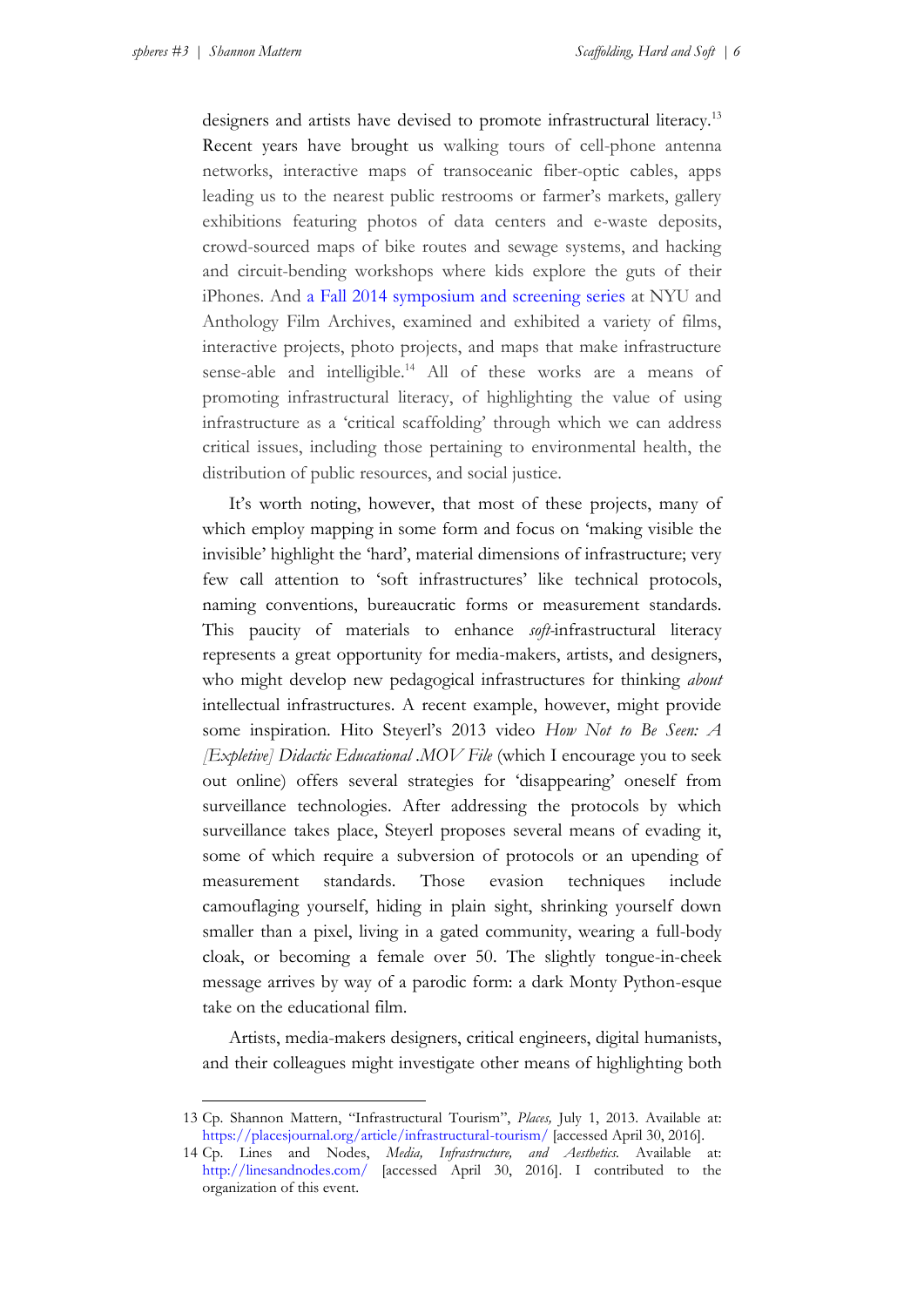hard *and* soft infrastructures, and acknowledging their entanglement. But I propose that these critical-creative practitioners' engagement with infrastructure should extend beyond the promotion of infrastructural 'awareness' and intelligence. This is not to diminish the value of such literacy, but, rather, to recognize designers' potential to go beyond the *representation* of infrastructure to the *design* of infrastructures themselves more efficient, effective, accessible, intelligible, and just infrastructures. Creative practitioners, I suggest, should approach infrastructure as a generative structure – a framework for generating systems and environments and objects, and cultivating individuals and communities, that embody the values we want to define our society.

# INFRASTRUCTURE AS GENERATIVE STRUCTURE

I'll close by looking at a few examples of creative and design challenges posed by infrastructure, which illustrate its relevance to and applications in various media and design fields. First, my New School colleague Christina Moon is studying the global flows of resources and labor involved in '[fast fashion](http://www.psmag.com/navigation/business-economics/secret-world-slow-road-korea-los-angeles-behind-fast-fashion-73956/)', a relatively new industry, emblematized by retailers like Zara and H&M, that rapidly produces inexpensive, 'disposable' garments inspired by the latest runway trends.<sup>15</sup> As designers increasingly concern themselves with the ethics of labor and the sourcing of material through which their designs are *made material*, Moon's work helps us to recognize the 'material intimacies' of fast fashion: the everyday social and cultural practices of designers and garment workers and wholesalers, the potentially meaningful and constructive dimensions of their work, and the potential for transnational social ties and cultural exchange *in* that work. Rewriting and nuancing the typically pejorative ways we understand 'globalization' and 'neoliberalism', Moon calls designers' attention to the embodied, affective aspects of creative labor – which has the potential to inspire greater cultural and ethical sensitivity throughout the interlocking infrastructures of the global fashion industry.

Second, designers and critical engineers are developing new infrastructures for access to information resources in parts of the world that have thus far been un- or under-served, or in regions subject to government or corporate surveillance or barriers-to-access, or as a response to the noted precariousness of existing networks in the midst of natural disasters or other crisis situations. [Mesh networks](http://urbanomnibus.net/2013/09/local-connections-the-red-hook-wifi-project/) – distributed systems for providing internet access – allow for greater adaptability, resilience, and sustainability, and stronger privacy

<sup>15</sup> Cp. Christina Harriet Moon, *Material Intimacies: The Labor of Creativity in the Global Fashion Industry,* (Diss.), Yale University, 2011.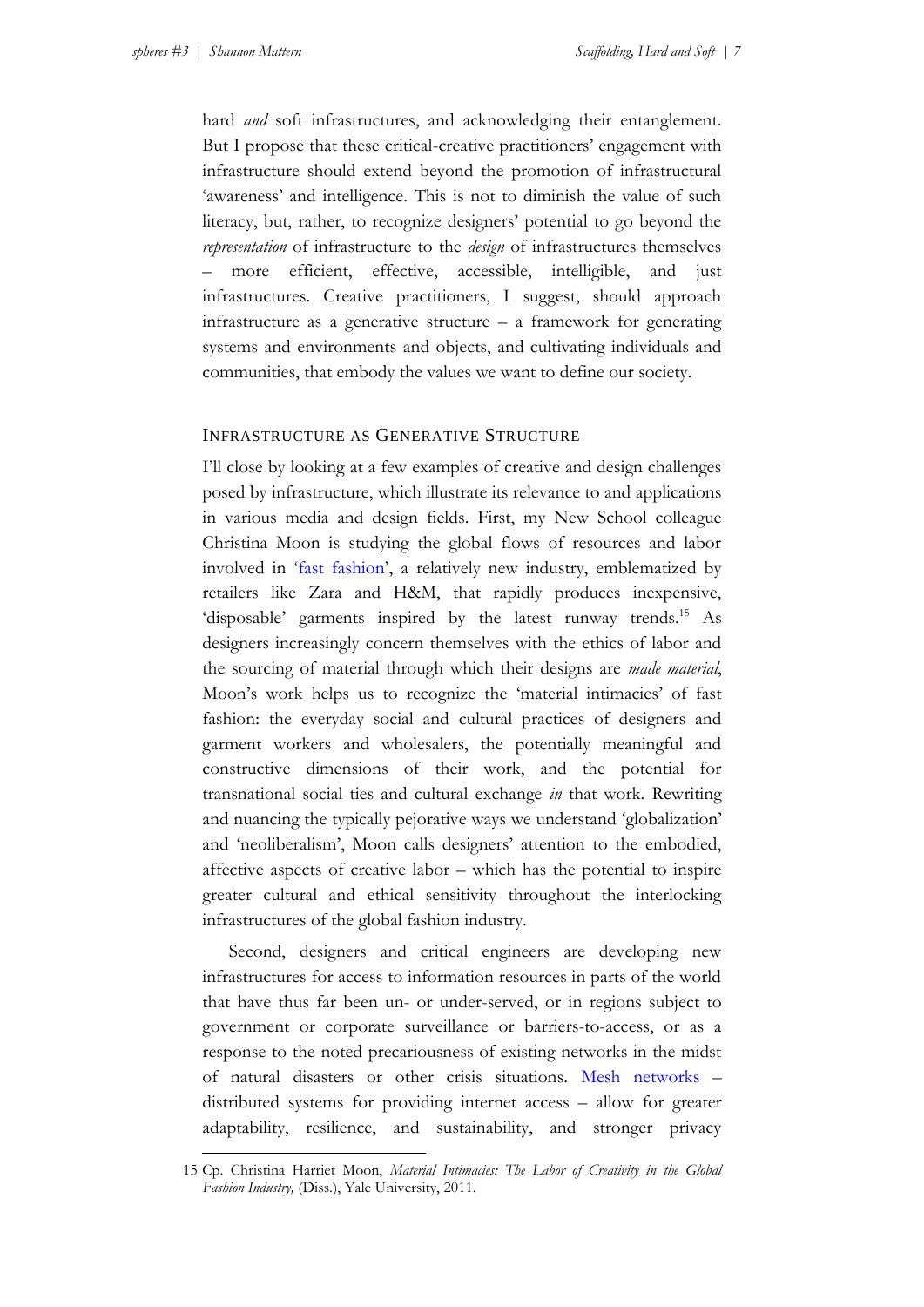1

protections than the centralized systems offered by corporate internet service providers. As Primavera de Filippi writes in *Wired*,

"What's really revolutionary about mesh networking isn't the novel use of technology. It's the fact that it provides a means for people to self-organize into communities and share resources amongst themselves: Mesh networks are operated *by the community, for the community*." 16

Indeed, the technology is not novel: the military has been using mesh networking for years to extend and secure battlefield communication in remote and rugged terrain. The infrastructural design offers affordances that appeal to highly disparate populations, and its flexibility – in geography, in scale, in network structure – opens it to a variety of applications embodying widely disparate politics.

Third, we should consider the potential contributions designers can make to the creation of effective, democratic, intelligible infrastructures for our imminent 'sentient cities'. I've written elsewhere about the need for designers to inform the way that people interact with, and experience, their cities' technical infrastructures, or "operating systems".<sup>17</sup> In particular, I've considered how the design of "urban interfaces" – screens and installations and gadgets that help us orient ourselves and navigate the city's various hard and soft infrastructures, track our use of various services and resources, and grant us access to urban data – could "compel us to ask questions about what kinds of cities we want, and what kind of citizens we want to be." Such an introspective design practice requires collaboration among representatives of the myriad networks that constitute a city.

The creation of a *better* interface – an interface that reflects the ethics and politics that we want our cities to embody – is necessarily a collaborative process, one drawing on the skills of designers of all stripes, technicians, engineers, logisticians, cultural critics and theorists, artists, bus drivers and sanitation workers, politicians and political scientists, economists, policymakers and myriad others (including women and people of color, who have been egregiously underrepresented in relevant debates). If our interfaces are to reflect and embody the values of *our* city, the conception and creation of those interfaces should be *ours*, too – not Cisco's, not the administrators',

<sup>16</sup> Cp. Primavera de Filippi, "It's Time to Take Mesh Networks Seriously (And Not Just for the Reasons You Think)", *Wired,* January 2, 2014. Available at: [http://www.wired.com/2014/01/its-time-to-take-mesh-networks-seriously-and-not](http://www.wired.com/2014/01/its-time-to-take-mesh-networks-seriously-and-not-just-for-the-reasons-you-think/)[just-for-the-reasons-you-think/](http://www.wired.com/2014/01/its-time-to-take-mesh-networks-seriously-and-not-just-for-the-reasons-you-think/) [accessed April 30, 2016].

<sup>17</sup> Shannon Mattern, "Interfacing Urban Intelligence" *Places,* April 28, 2014. Available at: <https://placesjournal.org/article/interfacing-urban-intelligence/> [accessed April 30, 2016].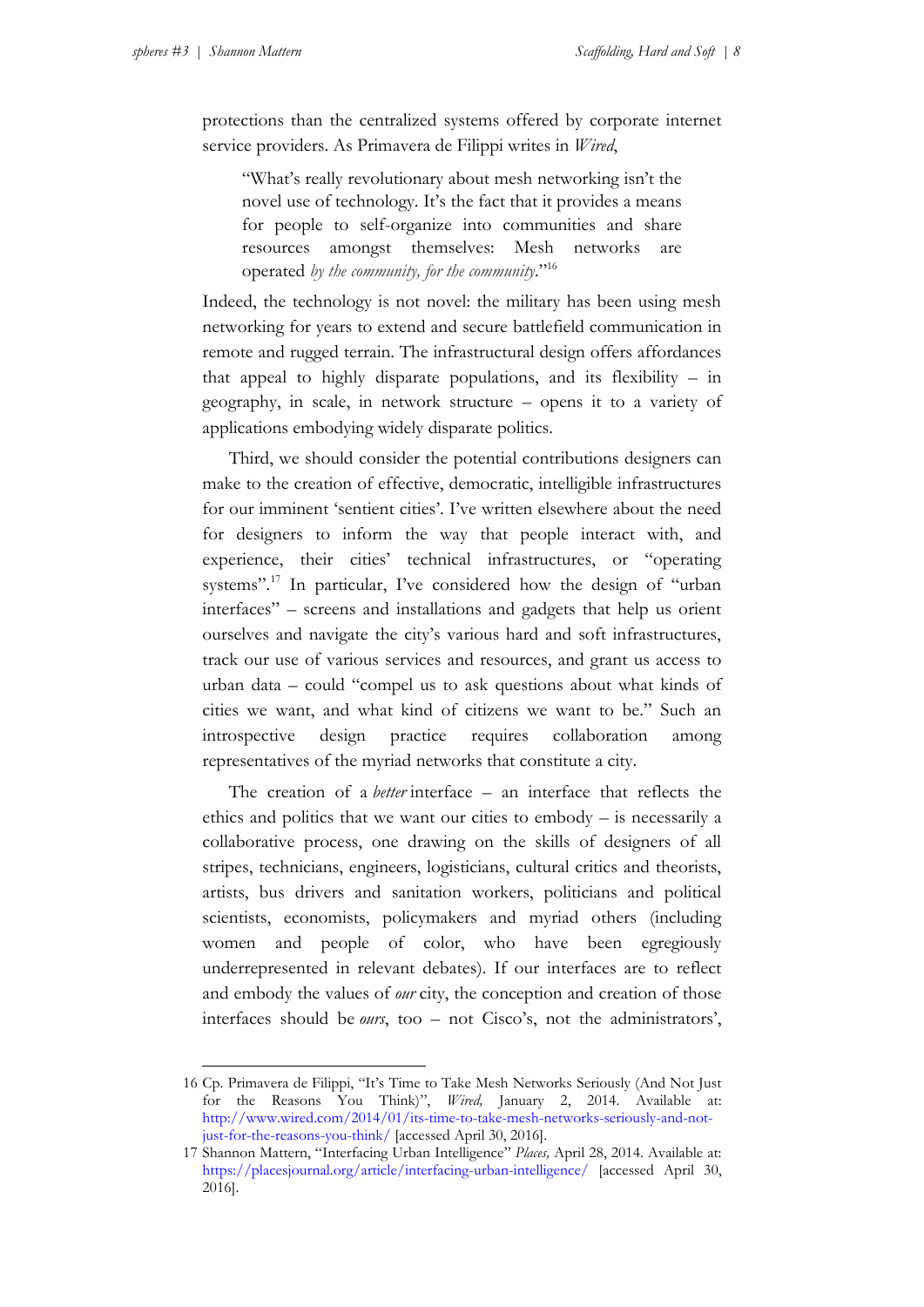certainly not *mine* or *yours*. But ours.

We see a similarly holistic, ecological, cross-infrastructural approach to design reflected in the embrace of "landscape urbanism", which advocates for looking beyond architecture, beyond individual buildings, to acknowledge that cities are composed of intertwined ecological, political-economic, technological, administrative, and social systems and processes.<sup>18</sup>

Finally, I believe it's particularly important for advanced undergraduate students and graduate students to consider the infrastructures undergirding and shaping their own fields of study and practice – or what we might call the "cultural techniques" for making knowledge and generating work within a field.<sup>19</sup> We should consider what enables a theory to take hold, a particular theor*ist* or designer to gain prominence, a 'movement' (like landscape urbanism or the 'sharing economy' or 'object-oriented' philosophies) to gain traction, or a method or process to become naturalized. Underlying our theory and design 'economies' are particular epistemological and disciplinary values, like 'individual genius' and 'sustainability'; academic and commercial markets hungry for branded theories and methods (and even old ideas cloaked in neologisms); PR machines; hordes of grad students, like you, who are eager to discover the 'new big thing', which partly fuels the global networks of conferences and tech festivals and art fairs and TED conferences (not to mention the airplanes and travel budgets [and Carbon expenditures] that make those gatherings possible). These are the entangled soft and hard infrastructures that often propel 'making' in our fields.

What I often find in these novel movements and among the world of celebrity theorists and designers, however, is that the liberal conceptions of 'labor' and 'knowledge' and 'taste' that many of these theoretical and aesthetic movements *actually embody* quite often fail to match up to their professed politics. We're so frequently advocating for more democratic, fluid, inclusive, ethical models of making and

<sup>18</sup> Cp. Christopher Gray, "Landscape Urbanism: Definitions & Trajectory", *Landscape Urbanism 1*, 2011. Reprinted in *Scenario Journal*. Available at: <http://scenariojournal.com/lu-landscape-urbanism-definitions/> [accessed April, 30, 2016]; Michael Miller, "Landscape Urbanism…Decoded?", *Olin Studio Blog,* January 31, 2013. Available at: [http://www.theolinstudio.com/blog/landscape-urbanism](http://www.theolinstudio.com/blog/landscape-urbanism-decoded/)[decoded/](http://www.theolinstudio.com/blog/landscape-urbanism-decoded/) [accessed April 30, 2016]; Charles Waldheim (ed.), *The Landscape Urbanism Reader,* New York: Princeton Architectural Press, 2006. See also the *Landscape Urbanism Bullshit Generator*. Available at: <http://www.ruderal.com/bullshit/bullshit.htm> [accessed April 30, 2016].

<sup>19</sup> These final comment are drawn from and inspired by my presentation, "The Cultural Techniques (+ Political Economy) of Theory-Making", which I delivered on a panel discussion on October 16, 2013, at The New School with Lisa Gitelman and Jussi Parikka. Available at: [http://www.wordsinspace.net/wordpress/2013/10/16/the](http://www.wordsinspace.net/wordpress/2013/10/16/the-cultural-techniques-political-economy-of-theory-making/)[cultural-techniques-political-economy-of-theory-making/](http://www.wordsinspace.net/wordpress/2013/10/16/the-cultural-techniques-political-economy-of-theory-making/) [accessed April 30, 2016].